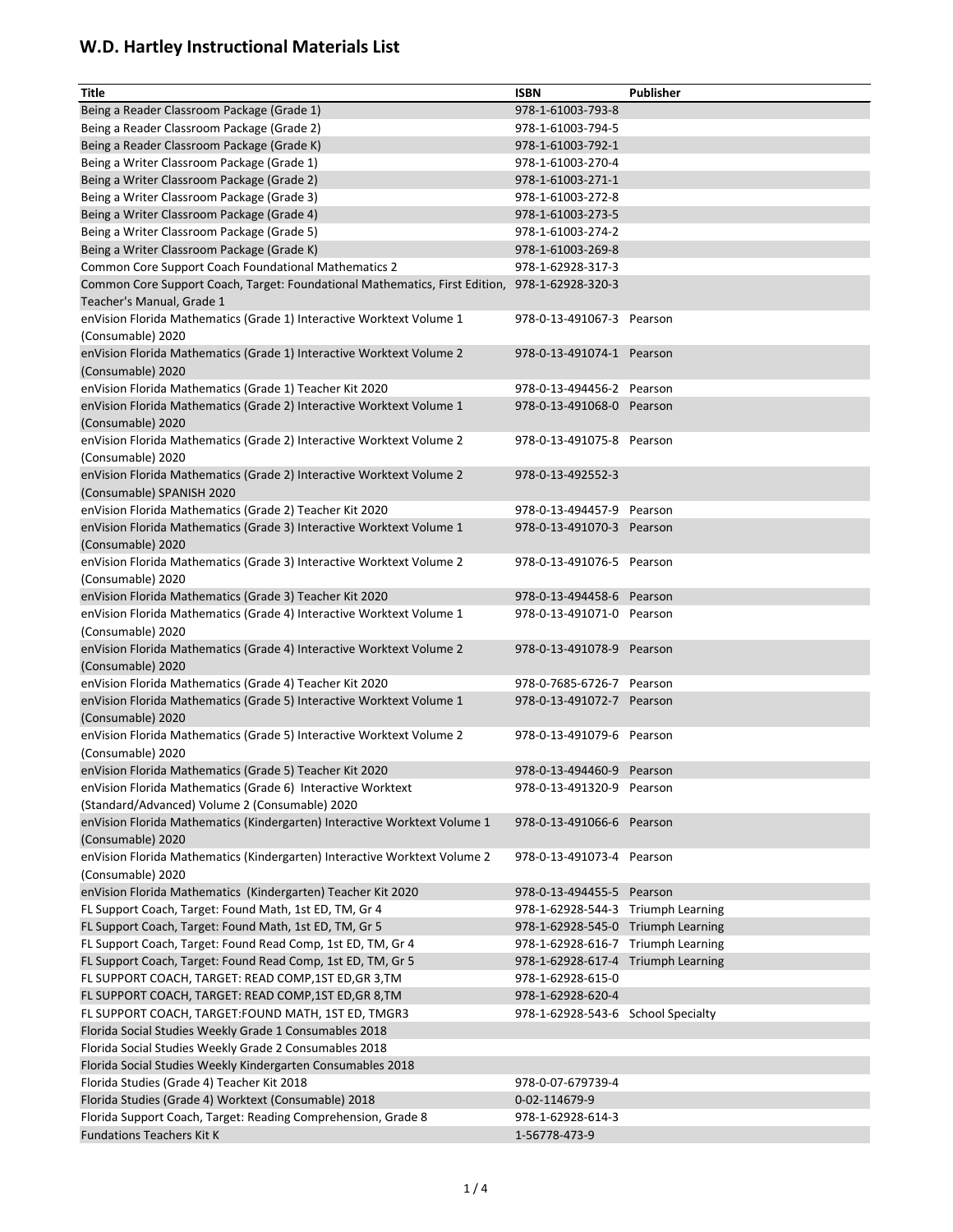| <b>Fundations Teachers Kit Level 1</b>                        | 978-1-56778-470-1 Wilson |                 |
|---------------------------------------------------------------|--------------------------|-----------------|
| <b>Fundations Teachers Kit Level 2</b>                        | 1-56778-471-2            |                 |
| <b>Fundations Teachers Manual Level 1</b>                     | 1-56778-521-2            | Wilson, Barbara |
| <b>Fundations Teachers Manual Level 2</b>                     | 1-56778-522-0            | Wilson, Barbara |
| <b>Fundations Teachers Manual Level K</b>                     | 1-56778-524-7            | Wilson, Barbara |
| Hands-on-Standards Grade 5 Teacher Guide                      | 978-0-7406-9758-6        |                 |
| Hands-on-Standards Small Group Kit Grade 1 Math               | 084-8-85011467-2         |                 |
| Hands-on-Standards Small Group Kit Grade 2 Math               | 084-8-85011468-9         |                 |
| Hands-on-Standards Small Group Kit Grade 5                    | 084-8-85011310-1         |                 |
| Hands-on-Standards Small Group Kits Grade 3 Math              | 084-8-85011304-0         |                 |
| Hands-on-Standards Small Group Kits Grade 4 Math              | 084-8-85011307-1         |                 |
| Interactive Music Grade 1 Pkg TK                              | 978-1-41826277-8         |                 |
| Interactive Music Grade 1 Pkg TK                              | 978-1-41826366-9         |                 |
| Interactive Music Grade 2 Pkg TK                              | 978-1-41826278-5         |                 |
| Interactive Music Grade 2 Pkg TK                              | 978-1-41826367-6         |                 |
| Interactive Music Grade 3 Pkg TK                              | 978-1-41826279-2         |                 |
| Interactive Music Grade 3 Pkg TK                              | 978-1-41826368-3         |                 |
| Interactive Music Grade 4 Pkg TK                              | 978-1-41826280-8         |                 |
| Interactive Music Grade 4 Pkg TK                              | 978-1-41826369-0         |                 |
| Interactive Music Grade 5 Pkg TK                              | 978-1-41826281-5         |                 |
| Interactive Music Grade 5 Pkg TK                              | 978-1-41826370-6         |                 |
| Interactive Music Pkg (Grade K) TK                            | 978-1-41826276-1         |                 |
| Interactive Music Pkg (Grade K) TK                            | 978-1-41826365-2         |                 |
| Interactive Music Songbook 2                                  | 978-1-41826319-5         |                 |
| Interactive Music Songbook 3                                  | 978-1-41826320-1         |                 |
| Interactive Music Songbook 4                                  | 978-1-41826310-2         |                 |
| Interactive Music Songbook 5                                  | 978-1-41826311-9         |                 |
| My View (Florida Teacher Assessment Package) Grade 1 ELA      | 978-0-328-99050-4 SAVVAS |                 |
| My View (Florida Teacher Assessment Package) Grade 1 ELA      | 978-0-328-99055-9 SAVVAS |                 |
| My View (Florida Teacher Assessment Package) Grade 1 ELA      | 978-0-328-99061-0 SAVVAS |                 |
| My View (Florida Teacher Assessment Package) Grade 1 ELA      | 978-1-42846145-1         | SAVVAS          |
| My View (Florida Teacher Assessment Package) Grade 2 ELA      | 978-0-328-99045-0 SAVVAS |                 |
| My View (Florida Teacher Assessment Package) Grade 2 ELA      | 978-0-328-99051-1 SAVVAS |                 |
| My View (Florida Teacher Assessment Package) Grade 2 ELA      | 978-0-328-99056-6 SAVVAS |                 |
| My View (Florida Teacher Assessment Package) Grade 2 ELA      | 978-0-328-99062-7 SAVVAS |                 |
| My View (Florida Teacher Assessment Package) Grade 2 ELA      | 978-0-7685-8767-8 SAVVAS |                 |
| My View (Florida Teacher Assessment Package) Grade 2 ELA      | 978-1-42846146-8         | SAVVAS          |
| My View (Florida Teacher Assessment Package) Grade 3 ELA      | 978-0-328-99046-7 SAVVAS |                 |
| My View (Florida Teacher Assessment Package) Grade 3 ELA      | 978-0-328-99052-8 SAVVAS |                 |
| My View (Florida Teacher Assessment Package) Grade 3 ELA      | 978-0-328-99057-3 SAVVAS |                 |
| My View (Florida Teacher Assessment Package) Grade 3 ELA      | 978-0-328-99063-4 SAVVAS |                 |
| My View (Florida Teacher Assessment Package) Grade 3 ELA      | 978-0-7685-8768-5 SAVVAS |                 |
| My View (Florida Teacher Assessment Package) Grade 3 ELA      | 978-1-42846147-5 SAVVAS  |                 |
| My View (Florida Teacher Assessment Package) Grade 4 ELA      | 978-0-328-99047-4 SAVVAS |                 |
| My View (Florida Teacher Assessment Package) Grade 4 ELA      | 978-0-328-99053-5 SAVVAS |                 |
| My View (Florida Teacher Assessment Package) Grade 4 ELA      | 978-0-328-99058-0 SAVVAS |                 |
| My View (Florida Teacher Assessment Package) Grade 4 ELA      | 978-0-328-99064-1 SAVVAS |                 |
| My View (Florida Teacher Assessment Package) Grade 4 ELA      | 978-0-7685-8769-2 SAVVAS |                 |
| My View (Florida Teacher Assessment Package) Grade 4 ELA      | 978-1-42846148-2         | SAVVAS          |
| My View (Florida Teacher Assessment Package) Grade 5 ELA      | 978-0-328-99048-1 SAVVAS |                 |
| My View (Florida Teacher Assessment Package) Grade 5 ELA      | 978-0-328-99054-2 SAVVAS |                 |
| My View (Florida Teacher Assessment Package) Grade 5 ELA      | 978-0-328-99059-7 SAVVAS |                 |
| My View (Florida Teacher Assessment Package) Grade 5 ELA      | 978-0-328-99065-8 SAVVAS |                 |
| My View (Florida Teacher Assessment Package) Grade 5 ELA      | 978-0-7685-8770-8 SAVVAS |                 |
| My View (Florida Teacher Assessment Package) Grade 5 ELA      | 978-1-42846149-9         | SAVVAS          |
| My View (Florida Teacher Assessment Package) Kindergarten ELA | 978-0-328-99043-6 SAVVAS |                 |
| My View (Florida Teacher Assessment Package) Kindergarten ELA | 978-0-328-99049-8 SAVVAS |                 |
| My View (Florida Teacher Assessment Package) Kindergarten ELA | 978-0-328-99060-3 SAVVAS |                 |
| My View (Florida Teacher Assessment Package) Kindergarten ELA | 978-1-42846144-4         | SAVVAS          |
| My View Grade 1 Volume 1 (Consumable) ELA                     | 978-0-13-496532-1 SAVVAS |                 |
| My View Grade 1 Volume 2 (Consumable) ELA                     | 978-0-13-496533-8 SAVVAS |                 |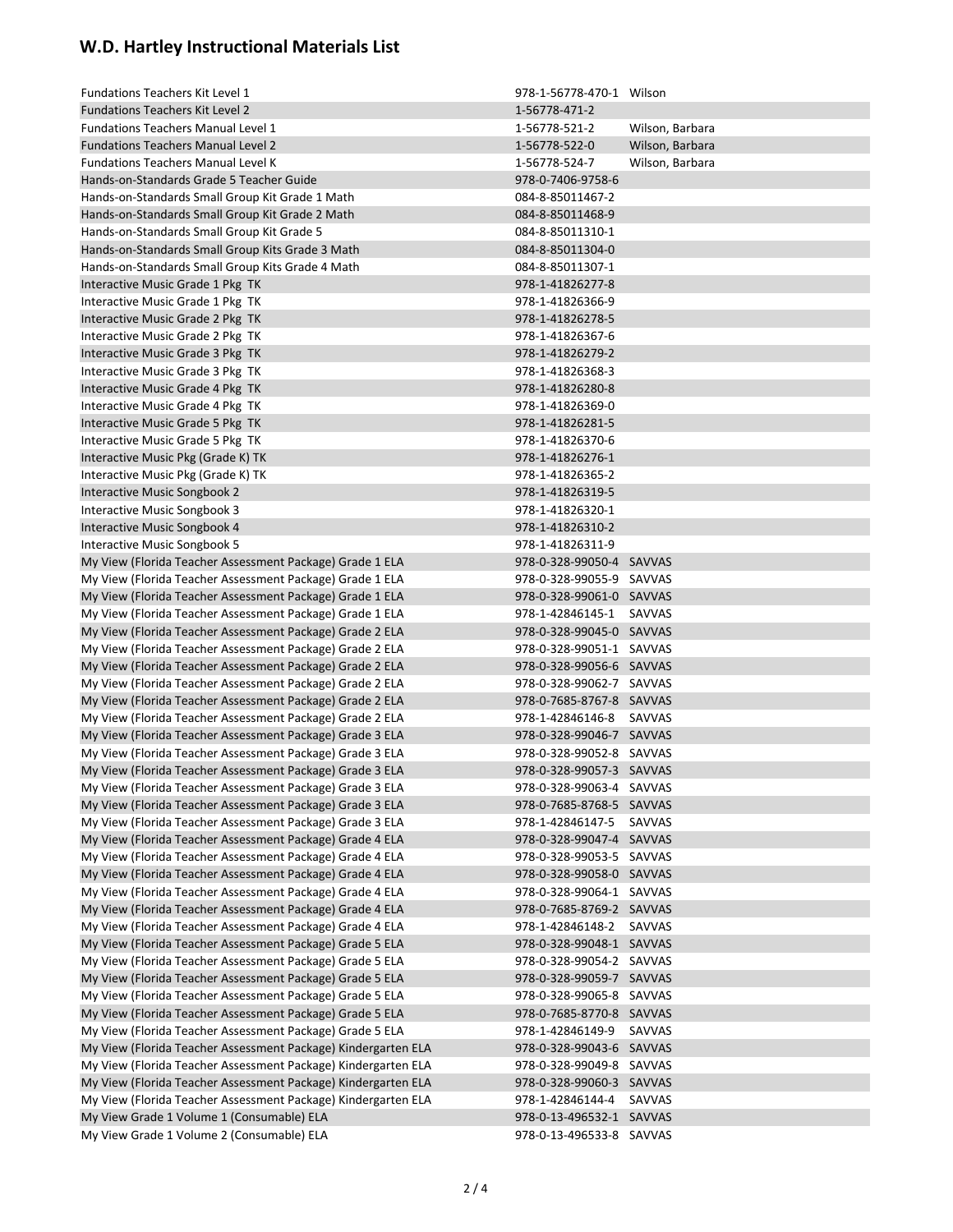| My View Grade 1 Volume 3 (Consumable) ELA                              | 978-0-13-496534-5 SAVVAS |        |
|------------------------------------------------------------------------|--------------------------|--------|
| My View Grade 1 Volume 4 (Consumable) ELA                              | 978-0-13-496535-2 SAVVAS |        |
| My View Grade 1 Volume 5 (Consumable) ELA                              | 978-0-13-496536-9 SAVVAS |        |
| My View Grade 2 Volume 1 (Consumable) ELA                              | 978-0-13-496537-6 SAVVAS |        |
| My View Grade 2 Volume 2 (Consumable) ELA                              | 978-0-13-496538-3 SAVVAS |        |
| My View Grade 3 Volume 1 (Consumable) ELA                              | 978-0-13-496539-0 SAVVAS |        |
| My View Grade 3 Volume 2 (Consumable) ELA                              | 978-0-13-496540-6 SAVVAS |        |
| My View Grade 4 Volume 1 (Consumable) ELA                              | 978-0-13-496541-3 SAVVAS |        |
| My View Grade 4 Volume 2 (Consumable) ELA                              | 978-0-13-496542-0 SAVVAS |        |
| My View Grade 5 Volume 1 (Consumable) ELA                              | 978-0-13-496543-7 SAVVAS |        |
| My View Grade 5 Volume 2 (Consumable) ELA                              | 978-0-13-496544-4 SAVVAS |        |
| My View Kindergarten Volume 1 (Consumable) ELA                         | 978-0-13-496526-0 SAVVAS |        |
| My View Kindergarten Volume 2 (Consumable) ELA                         | 978-0-13-496527-7 SAVVAS |        |
| My View Kindergarten Volume 3 (Consumable) ELA                         | 978-0-13-496528-4 SAVVAS |        |
| My View Kindergarten Volume 4 (Consumable) ELA                         | 978-0-13-496529-1 SAVVAS |        |
| My View Kindergarten Volume 5 (Consumable) ELA                         | 978-0-13-496531-4 SAVVAS |        |
| My View Teacher (Leveled Reader Bookshelf Collection) Grade 1 ELA      | 978-0-13-492119-8 SAVVAS |        |
| My View Teacher (Leveled Reader Bookshelf Collection) Grade 1 ELA      | 978-0-13-493118-0 SAVVAS |        |
|                                                                        | 978-0-13-493119-7 SAVVAS |        |
| My View Teacher (Leveled Reader Bookshelf Collection) Grade 1 ELA      |                          |        |
| My View Teacher (Leveled Reader Bookshelf Collection) Grade 1 ELA      | 978-0-13-493120-3 SAVVAS |        |
| My View Teacher (Leveled Reader Bookshelf Collection) Grade 2 ELA      | 978-0-13-492120-4 SAVVAS |        |
| My View Teacher (Leveled Reader Bookshelf Collection) Grade 2 ELA      | 978-0-13-493121-0 SAVVAS |        |
| My View Teacher (Leveled Reader Bookshelf Collection) Grade 2 ELA      | 978-0-13-493123-4 SAVVAS |        |
| My View Teacher (Leveled Reader Bookshelf Collection) Grade 2 ELA      | 978-0-13-493124-1 SAVVAS |        |
| My View Teacher (Leveled Reader Bookshelf Collection) Grade 3 ELA      | 978-0-13-492121-1 SAVVAS |        |
| My View Teacher (Leveled Reader Bookshelf Collection) Grade 3 ELA      | 978-0-13-493125-8 SAVVAS |        |
| My View Teacher (Leveled Reader Bookshelf Collection) Grade 3 ELA      | 978-0-13-493126-5 SAVVAS |        |
| My View Teacher (Leveled Reader Bookshelf Collection) Grade 4 ELA      | 978-0-13-492122-8 SAVVAS |        |
| My View Teacher (Leveled Reader Bookshelf Collection) Grade 4 ELA      | 978-0-13-493127-2 SAVVAS |        |
| My View Teacher (Leveled Reader Bookshelf Collection) Grade 4 ELA      | 978-0-13-493128-9 SAVVAS |        |
| My View Teacher (Leveled Reader Bookshelf Collection) Grade 5 ELA      | 978-0-13-492123-5 SAVVAS |        |
| My View Teacher (Leveled Reader Bookshelf Collection) Grade 5 ELA      | 978-0-13-493129-6 SAVVAS |        |
| My View Teacher (Leveled Reader Bookshelf Collection) Grade 5 ELA      | 978-0-13-493131-9 SAVVAS |        |
| My View Teacher (Leveled Reader Bookshelf Collection) Kindergarten ELA | 978-0-13-492118-1 SAVVAS |        |
|                                                                        |                          |        |
| My View Teacher (Leveled Reader Bookshelf Collection) Kindergarten ELA | 978-0-13-493114-2 SAVVAS |        |
|                                                                        |                          |        |
| My View Teacher (Leveled Reader Bookshelf Collection) Kindergarten ELA | 978-0-13-493116-6 SAVVAS |        |
| My View Teacher (Leveled Reader Bookshelf Collection) Kindergarten ELA | 978-0-13-493117-3 SAVVAS |        |
|                                                                        |                          |        |
| My View Teacher (Leveled Reader Bookshelf Collection) Kindergarten ELA | 978-0-328-99060-3 SAVVAS |        |
|                                                                        |                          |        |
| My View Teacher's Edition Volumes 1-5 (Grade 4) ELA                    | 978-0-13-496615-1 SAVVAS |        |
| My View Teacher's Edition Volumes 1-5 (Grade 4) ELA                    | 978-0-13-496616-8 SAVVAS |        |
| My View Teacher's Edition Volumes 1-5 (Grade 4) ELA                    | 978-0-13-496617-5 SAVVAS |        |
| My View Teacher's Edition Volumes 1-5 (Grade 4) ELA                    | 978-0-13-496618-2 SAVVAS |        |
|                                                                        |                          |        |
| My View Teacher's Edition Volumes 1-5 (Grade 4) ELA                    | 978-0-13-496619-9 SAVVAS |        |
| My View Teacher's Edition Volumes 1-5 (Grade 4) ELA                    | 978-1-42845115-5 SAVVAS  |        |
| My View Teacher's Edition Volumes 1-5 (Grade 5) ELA                    | 978-0-13-496620-5 SAVVAS |        |
| My View Teacher's Edition Volumes 1-5 (Grade 5) ELA                    | 978-0-13-496622-9 SAVVAS |        |
| My View Teacher's Edition Volumes 1-5 (Grade 5) ELA                    | 978-0-13-496623-6 SAVVAS |        |
| My View Teacher's Edition Volumes 1-5 (Grade 5) ELA                    | 978-0-13-496624-3 SAVVAS |        |
| My View Teacher's Edition Volumes 1-5 (Grade 5) ELA                    | 978-0-13-496625-0 SAVVAS |        |
| My View Teacher's Edition Volumes 1-5 (Grade 5) ELA                    | 978-1-42845116-2 SAVVAS  |        |
| My View Teacher's Editions Volumes 1-5 (Grade 1) ELA                   | 978-0-13-496598-7 Savvas |        |
| My View Teacher's Editions Volumes 1-5 (Grade 1) ELA                   | 978-0-13-496599-4 Savvas |        |
| My View Teacher's Editions Volumes 1-5 (Grade 1) ELA                   | 978-0-13-496600-7 Savvas |        |
| My View Teacher's Editions Volumes 1-5 (Grade 1) ELA                   | 978-0-13-496601-4 Savvas |        |
| My View Teacher's Editions Volumes 1-5 (Grade 1) ELA                   | 978-0-13-496602-1 Savvas |        |
| My View Teacher's Editions Volumes 1-5 (Grade 1) ELA                   | 978-1-42845112-4         | Savvas |